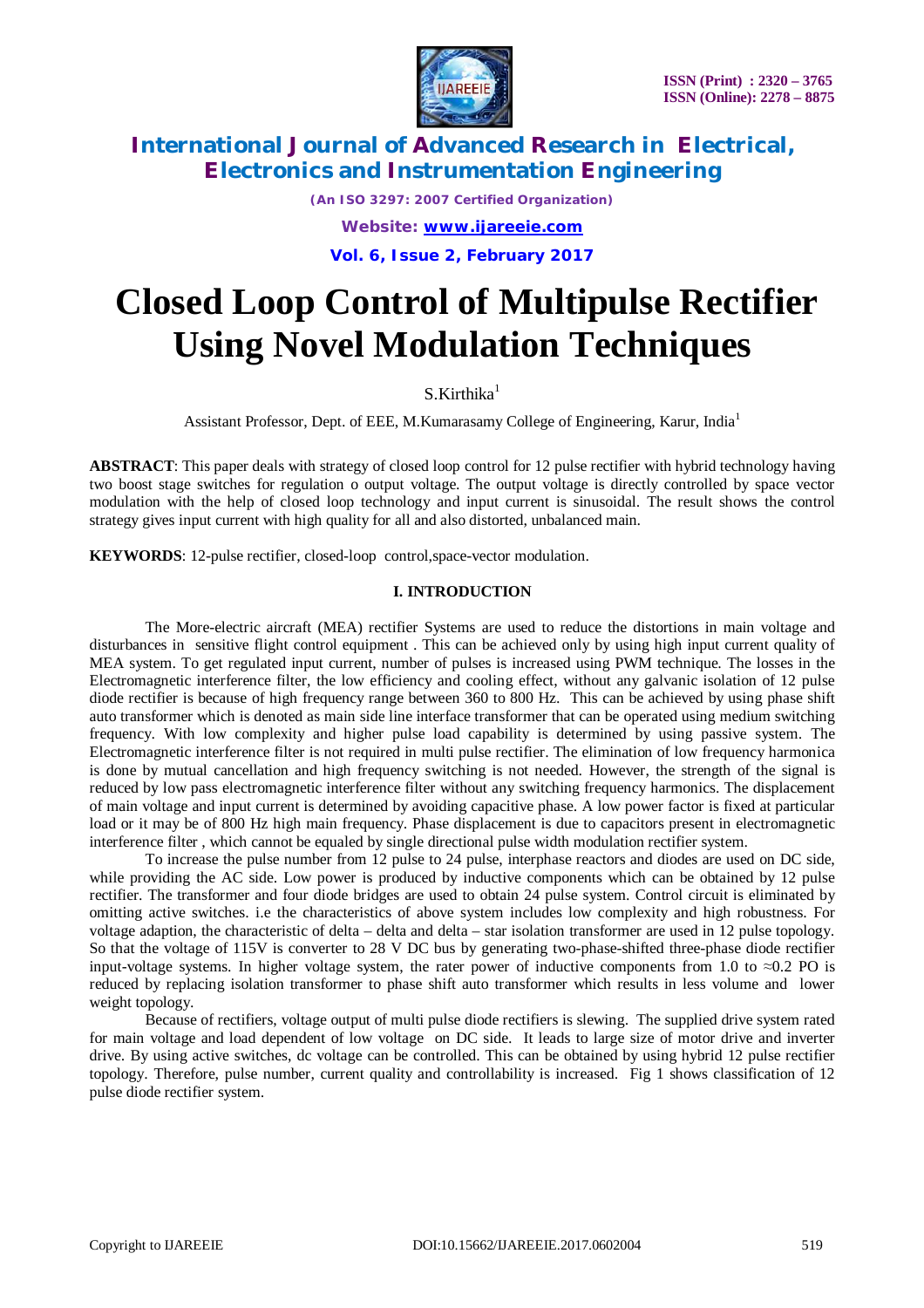

*(An ISO 3297: 2007 Certified Organization)*

*Website: [www.ijareeie.com](http://www.ijareeie.com)*

### **Vol. 6, Issue 2, February 2017**



Fig 1. Classification of 12-pulse diode-rectifier systems.

#### **II.OPEN LOOP CONTROL**

The output of voltage and current in diode bridges have to be differentiated in hybrid autotransformer rectifier units. Therefore, the main side current is fascinated by inductors which are connected in series or autotransformer input is provided by main voltage . On dc side, only the switches which are active is employed that allows passive smoothing replacement and slenderizing components of inductive elements by high frequency current or voltage. It affects dc-dc converters which allow dc output voltage control to some constant value. Moreover, to have sinusoidal main current, the output voltage or current of rectifier have to be regulated. Therefore, the difficulty of the control is restricted and hence the implementation of DC-DC converter is done.

The proposed system includes current output produced by Diode Bridge in hybrid autotransformer rectifier unit. The necessity of interphase reactors for autotransformer rectifier unit is to support the distinguish of output voltage of diode bridge and to slenderize dc currents which are replaced by DC-DC boost converter that are parallely connected at output side. This helps in system reduction and also control in output voltage. The output currents of bridge rectifier is minimized to some constant value but higher pulses are not required. For triangular DC current. The dc current of triangular modulation is obtained by 12 Pulse system topology, that had shown increment of pulse number. With the help of electronic interphase reactor and electronic inductor, the achievement of triangular wave shaping current is done. In this the observer can obtain its output power. By using passive rectifier bridge, the higher efficiency of overall system and power conversion performance have been determined.

The 12 pulse rectifier topology is determined by the concept of conventional isolated transformer and not analysed by hybrid Automatic Transformer Rectifier Units.

The voltage source pulse width modulation with inverter stage is determined by direct output voltage of hybrid ATRU. The proposed system is obtained by connecting three active switches for each diode bridge to center point of output voltage. The 24 pulse system will behave like the characteristics in three phase diode bridges. The 12 pulse auto transformer and combination of two discontinuous conduction mode. There is no feedback in the open loop control. The constant rectifier voltage of duty cycle modulation is obtained by immediate shunt connection of diode bridge output of one active switches. The fifth and seventh harmonics of bridge current input is cancelled by using auto transformer as in conventional 12 pulse topology. This result in low value of high amplitude transfer voltage ratio. The inductor in ac side and discontinuous conduction mode in auto transformer be realized with ferrite core. The limitation of circuit capability is obtained with the help of EMI filter containing high attenuation and large size.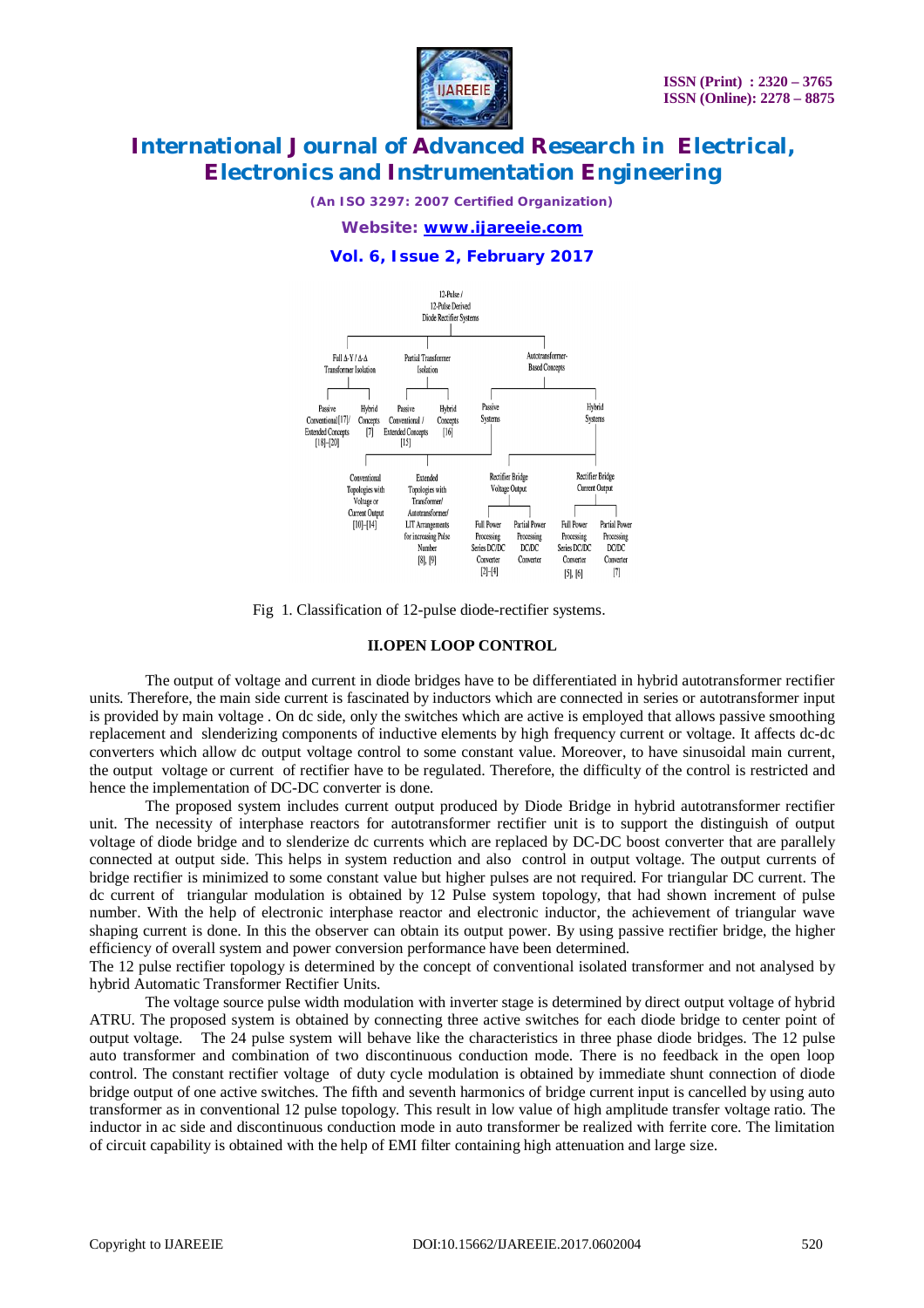

*(An ISO 3297: 2007 Certified Organization) Website: [www.ijareeie.com](http://www.ijareeie.com)*

**Vol. 6, Issue 2, February 2017**



Fig 2. Impressed/modulated diode-bridge output current and impressed ac-side voltage

The continuous conduction mode (CCM) can be obtained by controlling output voltage in 12 pulse conventional system. Compared to 12 pulse automatic transformer rectifier unit there is no improvement in main behavior. Moreover the sinusoidal shaping is not achieved in main behavior as compared to automatic transformer rectifier unit. The sinusoidal shaping can be achieved by arranging the active switch which present at diode bridge output and duty cycle of triangular modulation. Therefore the required voltage output is twice the value of passive operation. But this is not advantage for driver topology which requires high power. Moreover a boost diode is arranged at the output current path which results in less conduction losses.

In open loop control, the duty cycle  $d_1$  and  $d_2$  of  $T_1$  and  $T_2$  the shaping of current is passive. That is consumption unbalanced current by the phases have a great influences on the shape of main current leads to less harmonics with high amplitude. In case of sinusoidal input current, the closed loop current is controlled. This sinusoidal input current is needed to ensure input current when distorted mains are present. The constant value is controlled by the above output voltage.



Fig 3.Impressed/modulated diode-bridge output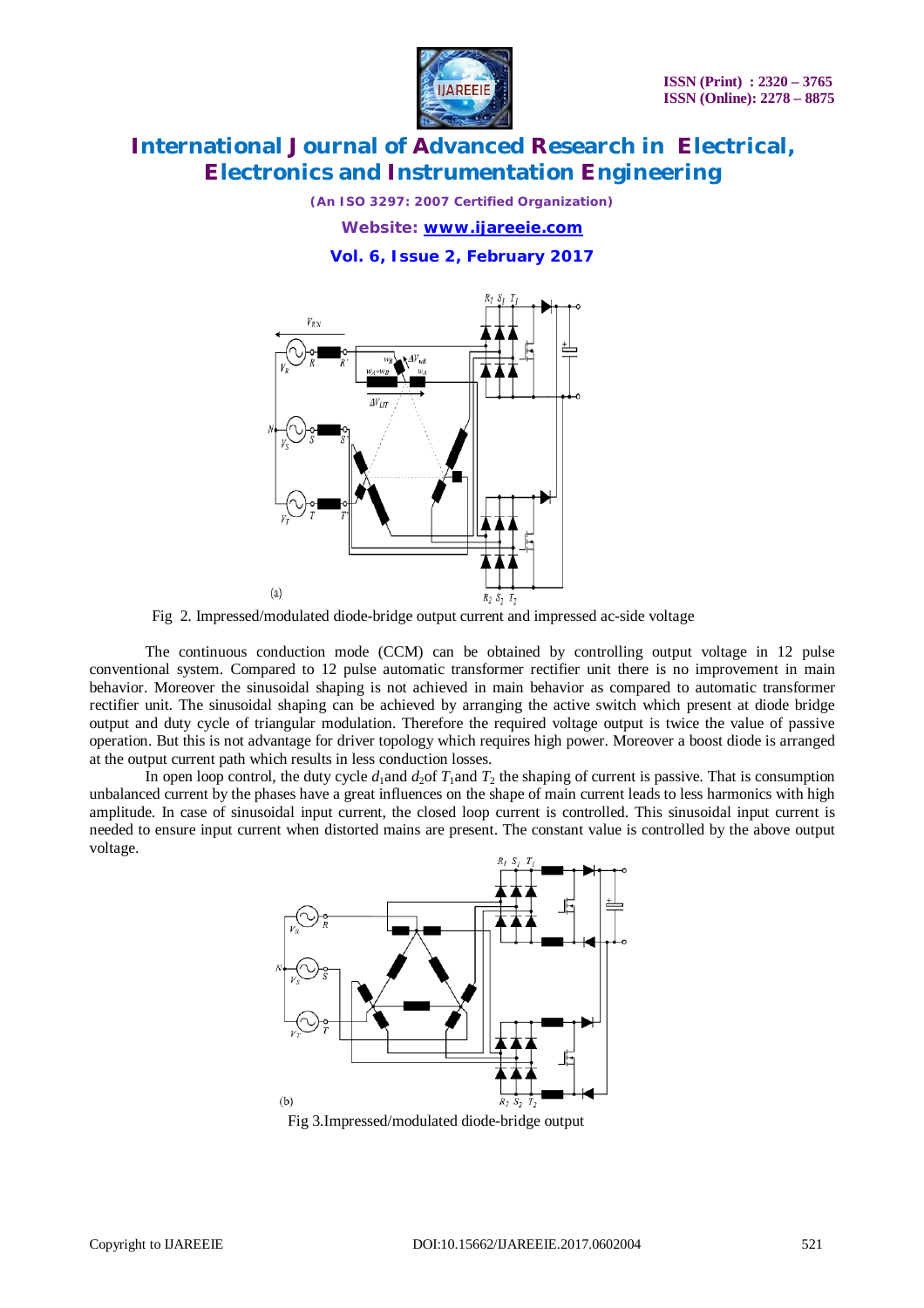

*(An ISO 3297: 2007 Certified Organization)*

*Website: [www.ijareeie.com](http://www.ijareeie.com)*

#### **Vol. 6, Issue 2, February 2017**

### **III.CLOSED LOOP CONTROL**

In closed loop system, the output voltage is obtained using the direct control of space vector modulation technique. The closed loop system is analyzed and discussed in this paper. The results of measurements of the system is also shown with certain specifications. The operating method is based on SVM(space vector modulation). Controller implementation is also done. The simulation verifies performance and applicability in proposed system. The closed loop system includes diode bridge rectifier, inductor connected in series, transformers, SVPWM (space vector pulse width modulation) technique.



Fig 4.closed loop control of 12-pulse rectifier



In passive operation, the two switches S1 and S2are in ON position and remaining switches are in OFF position. The figure 2 gives 12-pulse rectifier produces input current waveform with the THD of 6.5%. The input voltages of two 12 pulse rectifier are shifted by 30◦where it is generated by LIT. 12-pulse operation results due to the 30*◦* phase shift of the input voltages of the two rectifier stages, which is generated by the LIT . The LIT is assumed to have an ideal coupling of the related windings.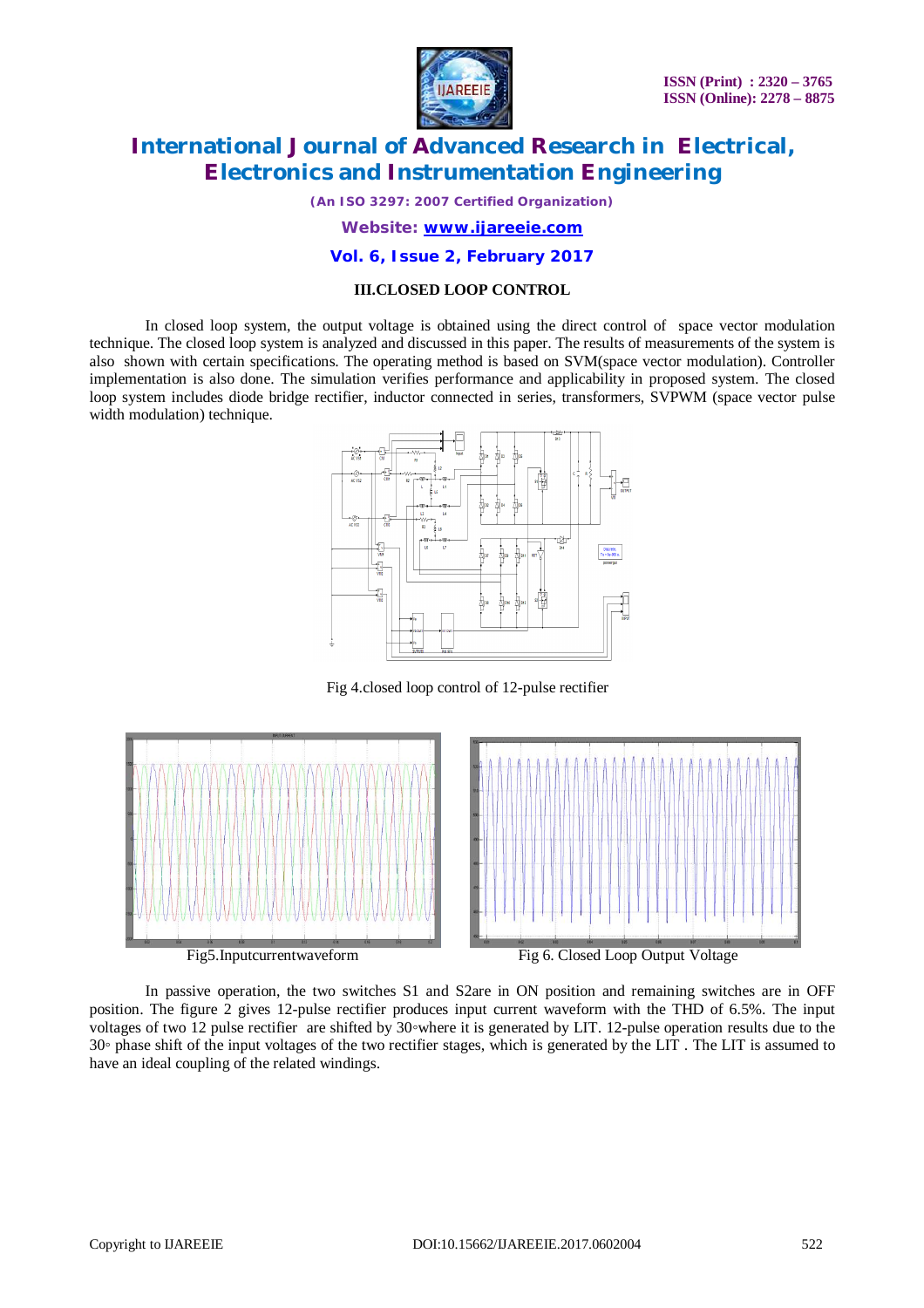

*(An ISO 3297: 2007 Certified Organization)*

*Website: [www.ijareeie.com](http://www.ijareeie.com)*

**Vol. 6, Issue 2, February 2017**



Fig 7 controller circuit of 12-pulse rectifier.

### **IV.SIMULATION AND RESULTS**

Relevant input and output voltage waveforms are shown, for rated power and voltages, which are in agreement with the expected results. Fig 6 shows the open loop control of 12-pulse rectifier. Fig 9 shows the closed loop control of 12-pulse rectifier involving spvm.



Fig 8 Simulation of 12 pulse rectifier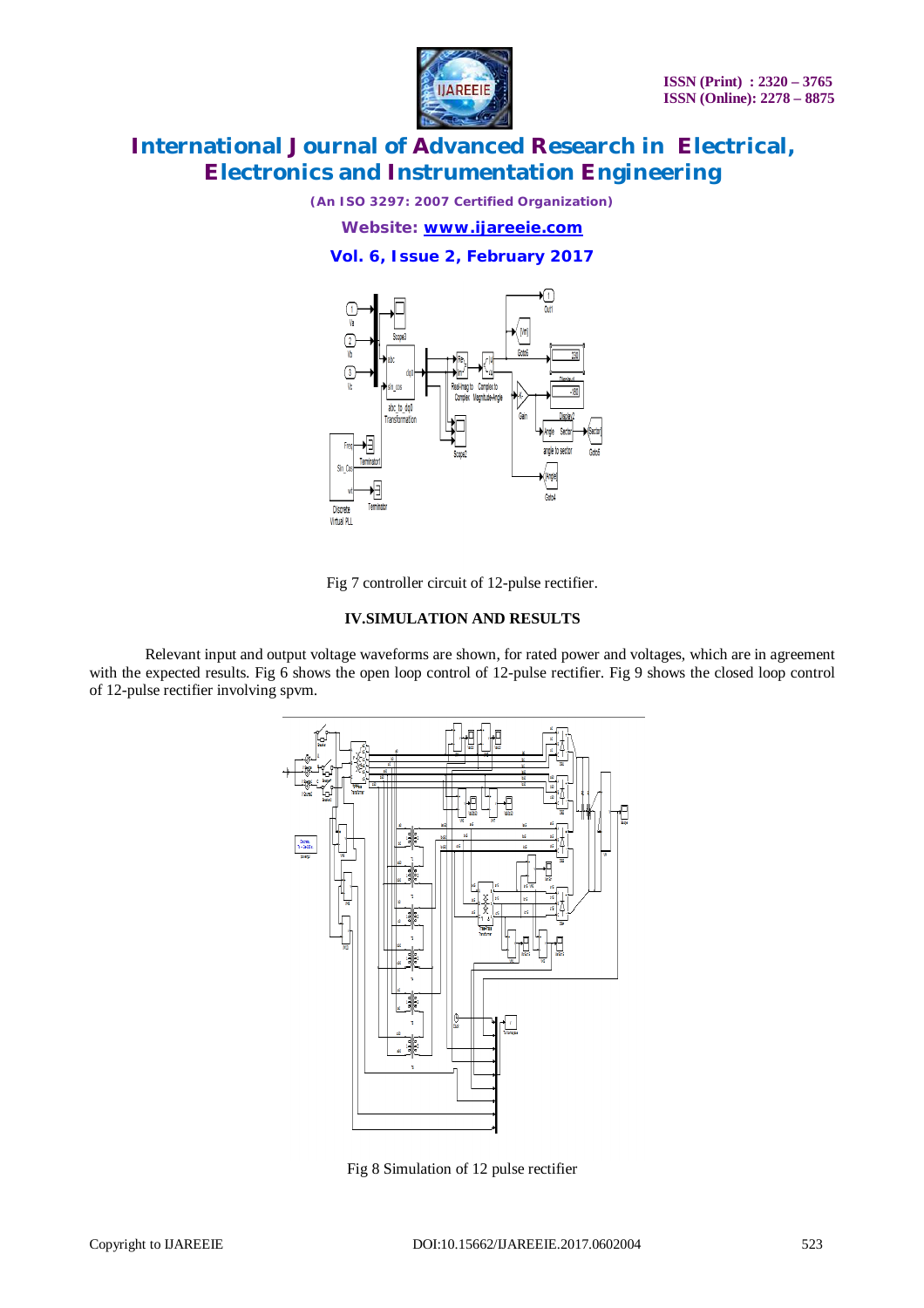

*(An ISO 3297: 2007 Certified Organization)*

*Website: [www.ijareeie.com](http://www.ijareeie.com)*

**Vol. 6, Issue 2, February 2017**



Fig9.Output voltage under breaker condition. Fig 10. Output for line to line voltage.











Fig 13. Simulation response for DC result.